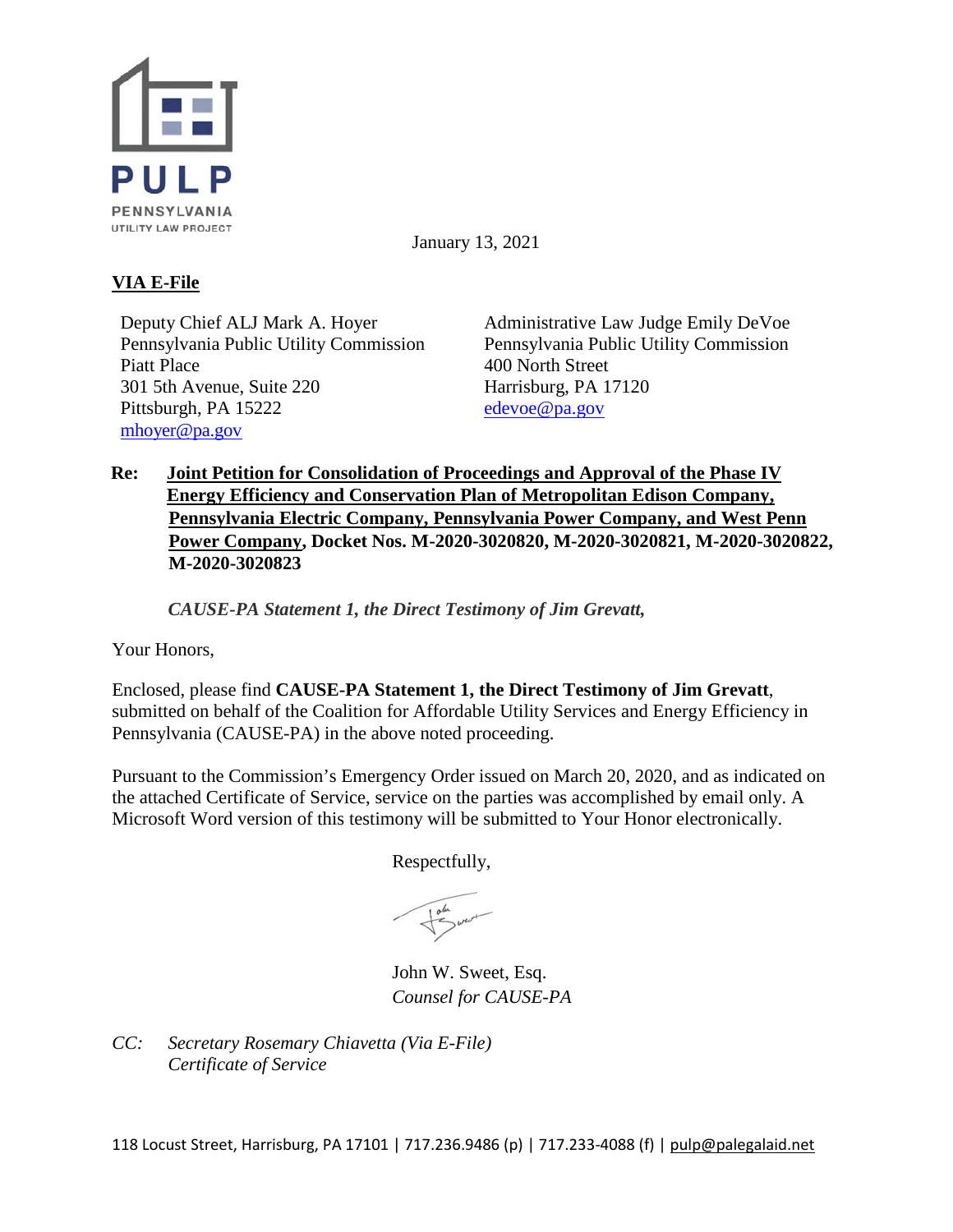### **BEFORE THE PENNSYLVANIA PUBLIC UTILITY COMMISSION**

| Joint Petition for Consolidation of      |   | Docket Nos. M-2020-3020820 |
|------------------------------------------|---|----------------------------|
| Proceedings and Approval of the Phase IV |   | M-2020-3020821             |
| Energy Efficiency and Conservation Plan  | ٠ | M-2020-3020822             |
| of Metropolitan Edison Company,          |   | M-2020-3020823             |
| Pennsylvania Electric Company,           |   |                            |
| Pennsylvania Power Company, and West     |   |                            |
| Penn Power Company                       |   |                            |

### **Certificate of Service**

I hereby certify that I have this day served copies of the **CAUSE-PA Statement 1, the Direct Testimony of Jim Grevatt, upon the parties of record in the above captioned proceeding** in accordance with the requirements of 52 Pa. Code § 1.54 and consistent with the Commission's Emergency Order issued on March 20, 2020.

#### **VIA Email Only**

John L. Munsch, Esq. FirstEnergy Service Company 800 Cabin Hill Drive Greensburg, PA 15601 [jmunsch@firstenergycorp.com](mailto:jmunsch@firstenergycorp.com)

Christy Appleby, Esq. Darryl A. Lawrence, Esq. Aron J. Beatty, Esq. Office of Consumer Advocate 555 Walnut Street 5th Floor, Forum Place Harrisburg, PA 17101-1923 [CAppleby@paoca.org](mailto:CAppleby@paoca.org) [DLawrence@paoca.org](mailto:DLawrence@paoca.org) [ABeatty@paoca.org](mailto:ABeatty@paoca.org)

David B. MacGregor, Esq. Post & Schell, P.C Four Penn Center 1600 John F. Kennedy Boulevard Philadelphia, PA 19103-2808 [dmacgregor@postschell.com](mailto:dmacgregor@postschell.com)

Devin T. Ryan, Esq. Post & Schell, P.C. 17 North Second Street, 12th Floor Harrisburg, PA 17101-1601 [dryan@postschell.com](mailto:dryan@postschell.com)